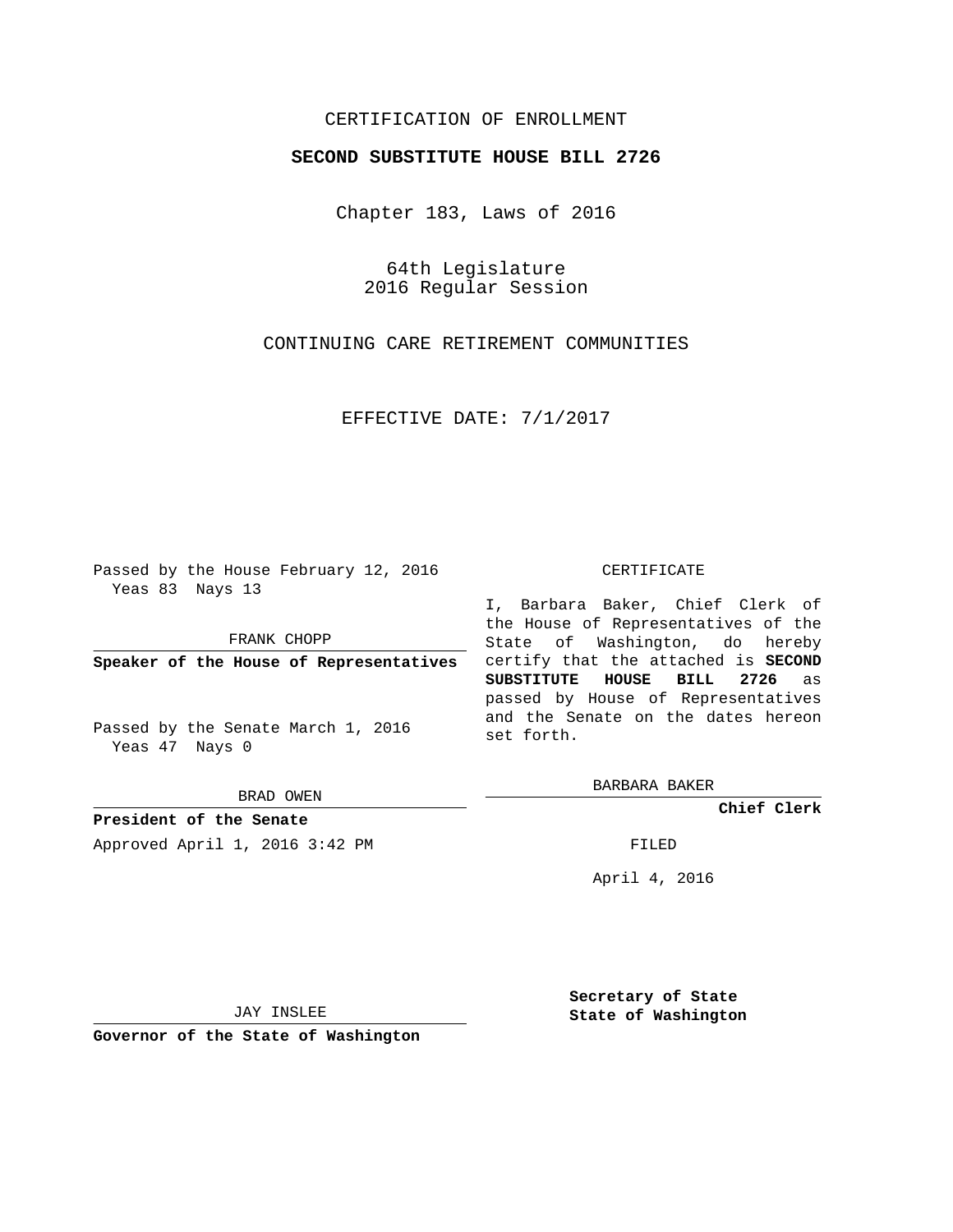## **SECOND SUBSTITUTE HOUSE BILL 2726**

Passed Legislature - 2016 Regular Session

**State of Washington 64th Legislature 2016 Regular Session**

**By** House Appropriations (originally sponsored by Representatives Walkinshaw, Tharinger, Senn, Cody, Ortiz-Self, Magendanz, and Goodman)

READ FIRST TIME 02/09/16.

 AN ACT Relating to the regulation of continuing care retirement communities; adding a new chapter to Title 18 RCW; and providing an 3 effective date.

BE IT ENACTED BY THE LEGISLATURE OF THE STATE OF WASHINGTON:

 NEW SECTION. **Sec. 1.** The definitions in this section apply throughout this chapter unless the context clearly requires otherwise.

 (1) "Application fee" means a fee charged to an individual or individuals prior to the execution of a residency agreement, apart 10 from an entrance fee.

 (2) "Care" means nursing, medical, or other health-related services, protection or supervision, assistance with activities of daily living, or any combination of those services.

 (3) "Continuing care" means directly providing or indirectly making available, upon payment of an entrance fee and under a residency agreement, housing and care for a period of greater than 17 one year.

 (4) "Continuing care retirement community" means an entity that agrees to provide continuing care to a resident under a residency agreement. "Continuing care retirement community" does not include an assisted living facility licensed under chapter 18.20 RCW that does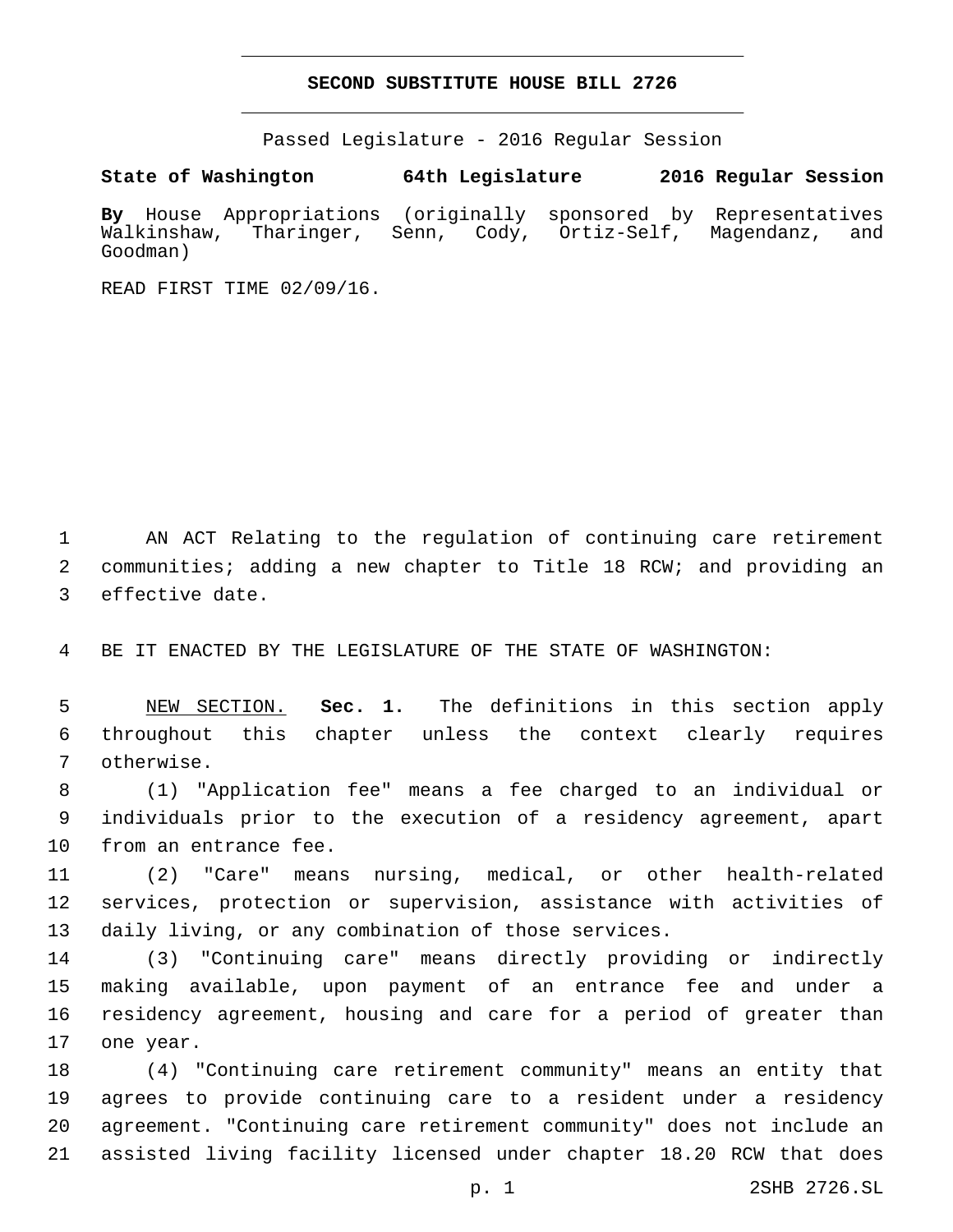not directly, or through a contractual arrangement with a separately owned and incorporated skilled nursing facility, offer or provide services under chapter 74.42 RCW.3

 (5) "Department" means the department of social and health 5 services.

 (6) "Entrance fee" means an initial or deferred transfer to a continuing care retirement community of a sum of money or other property made or promised to be made as full or partial consideration for acceptance of one or more residents in a continuing care retirement community. "Entrance fee" does not include deposits of ten thousand dollars or less or any amount that is based on rental or 12 lease payments of one month or more.

 (7) "Prospective resident" means a person who has completed an application for admission to a continuing care retirement community and makes a refundable deposit to reserve a unit, excluding 16 applicable administrative fees.

 (8) "Residency agreement" means a contract between a continuing care retirement community and a resident for the provision of continuing care for a period of greater than one year.

 (9) "Resident" means a person who enters into a residency agreement with a continuing care retirement community or who is designated in a residency agreement to be a person being provided 23 with continuing care.

 NEW SECTION. **Sec. 2.** A person or entity must be registered by the department under this chapter prior to:

(1) Operating a continuing care retirement community;

 (2) Entering into a residency agreement with a prospective 28 resident;

 (3) Soliciting a prospective resident to pay an application fee 30 or executing a residency agreement; or

31 (4) Collecting an entrance fee.

 NEW SECTION. **Sec. 3.** (1) An applicant for a registration as a continuing care retirement community must submit the following materials to the department:

 (a) A written application to the department providing all necessary information on a form provided by the department;

 (b) Information about the licensed assisted living facility component of the continuing care retirement community and, if the

p. 2 2SHB 2726.SL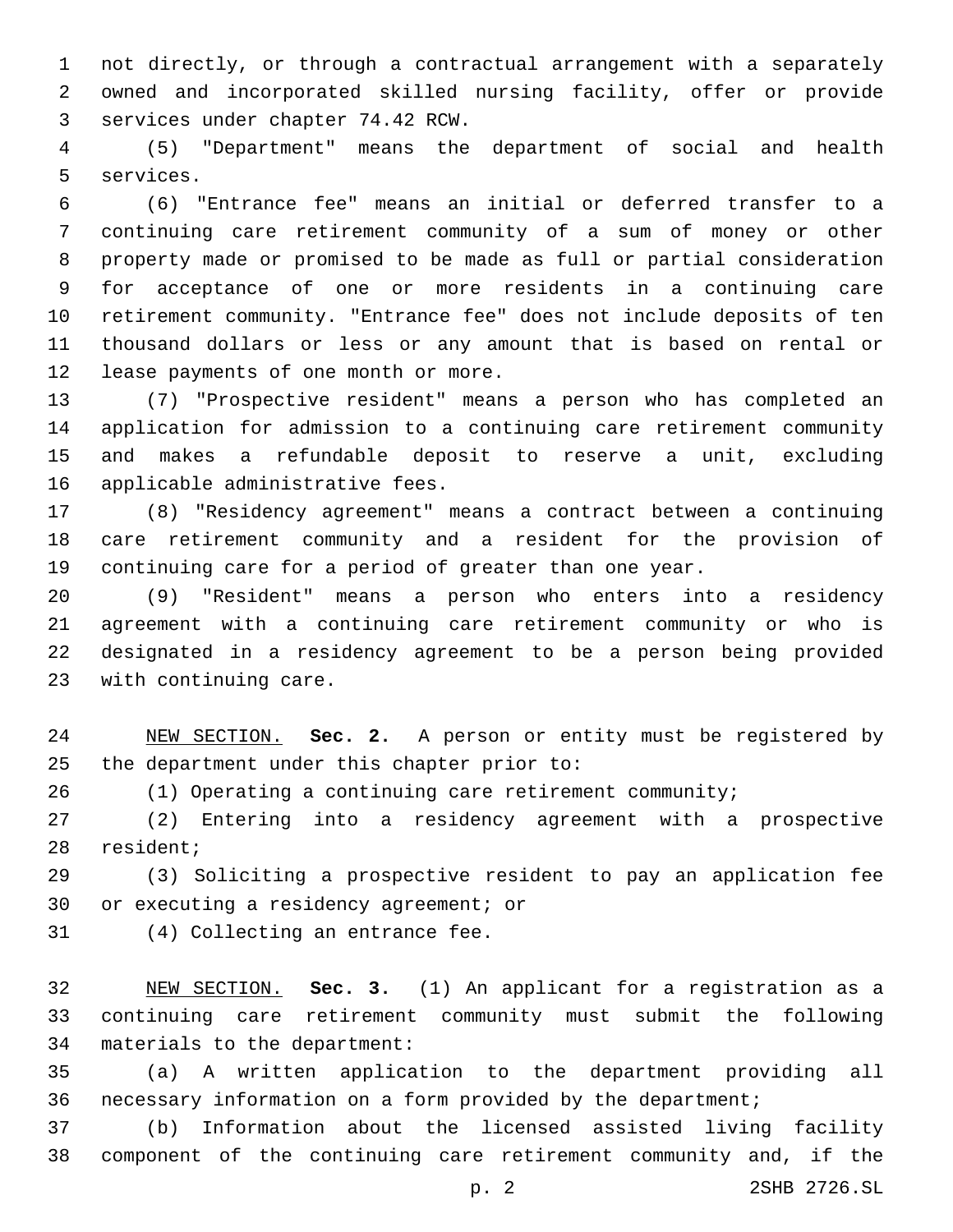continuing care retirement community operates a nursing home, 2 information about that component;

 (c) Copies of any residency agreements that the continuing care retirement community intends to use for the certification period;

 (d) A copy of the disclosure statement that includes current 6 information required by section of this act;

 (e)(i) Except as provided in (e)(ii) of this subsection, copies of audited financial statements for the two most recent fiscal years. The audited financial statement for the most current period may not have been prepared more than eighteen months prior to the date that the continuing care retirement community applied for its current 12 registration;

(ii) If the continuing care retirement community:

 (A) Has obtained financing, but has been in operation less than two years, a copy of the audited financial statement for the most current period, if available, and an independent accountant's report opinion letter that has evaluated the financial feasibility of the 18 continuing care retirement community; or

 (B) Has not obtained financing, a summary of the actuarial analysis for the new continuing care retirement community stating that the continuing care retirement community is in satisfactory 22 actuarial balance;

 (f) An attestation by a management representative of the continuing care retirement community that the continuing care retirement community is in compliance with the disclosure notification requirements of section 6 of this act; and

 (g) Payment of any registration fees associated with the department's cost of registering continuing care retirement communities.29

 (2) The department shall base its decision to issue a registration on the completeness of the application. If an application is incomplete, the department shall inform the applicant and give the applicant an opportunity to supplement its submission. An applicant may appeal a decision of the department to deny an 35 application for registration.

 (3) The department shall issue the registration within sixty days of the receipt of a complete application, payment of fees, submission of disclosures, residency agreements, and the attestation. The department's failure to timely issue a registration may not cause a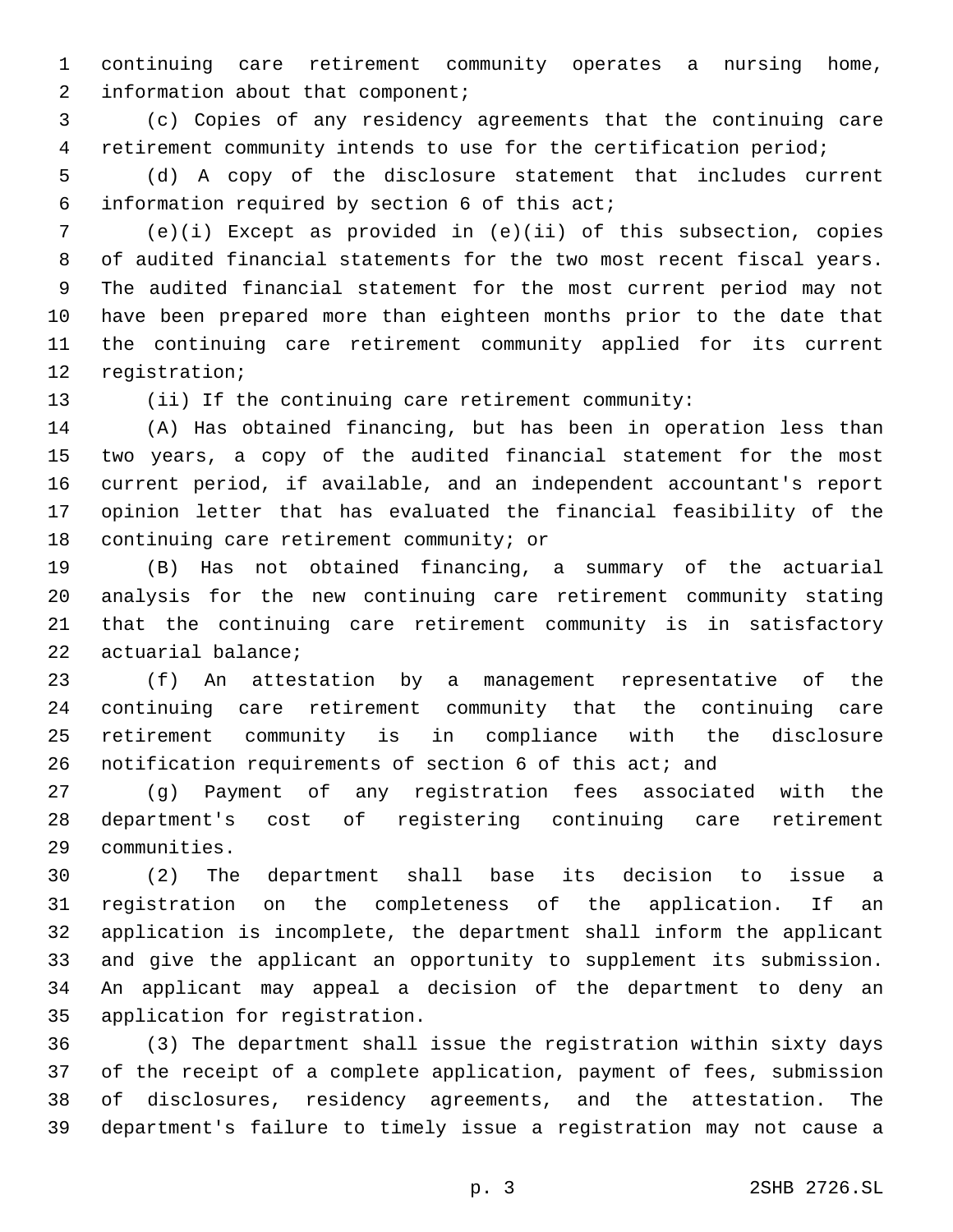delay in the change of ownership and ongoing operation of the 2 continuing care retirement community.

(4) Registration is valid for two years.3

(5) Registration is not transferable.4

 (6) Materials submitted pursuant to this section are not subject to disclosure under the public records act, chapter 42.56 RCW.

NEW SECTION. **Sec. 4.** (1) The department shall:

 (a) Register an entity that submits a complete application that 9 includes all of the materials required in section 3 of this act;

 (b) Review the disclosure statements submitted by applicants for an initial or renewal registration to operate a continuing care 12 retirement community for completeness;

 (c) Establish and collect a fee that is sufficient to cover the department's costs associated with administering the requirements of 15 this chapter; and

 (d) Create and maintain an online listing that is readily available to the public of the names and addresses of continuing care retirement communities that are registered with the department.

 (2) The department's registration activities consist of reviewing an application for completeness and do not signify that the department has otherwise issued a certification or license to the continuing care retirement community or any of its component parts.

 NEW SECTION. **Sec. 5.** An entity that is not registered with the department may not represent itself, or refer to itself in advertising and marketing materials as a "registered continuing care retirement community" or "continuing care retirement community," as defined by this chapter.

 NEW SECTION. **Sec. 6.** (1) A continuing care retirement community must prepare a disclosure statement that includes the following information:

 (a) The names of the individual or individuals who constitute the continuing care retirement community and each of the officers, directors, trustees, or managing general partners of the legal entity and a description of each individual's duties on behalf of the legal 35 entity;

 (b) The business address of the continuing care retirement 37 community;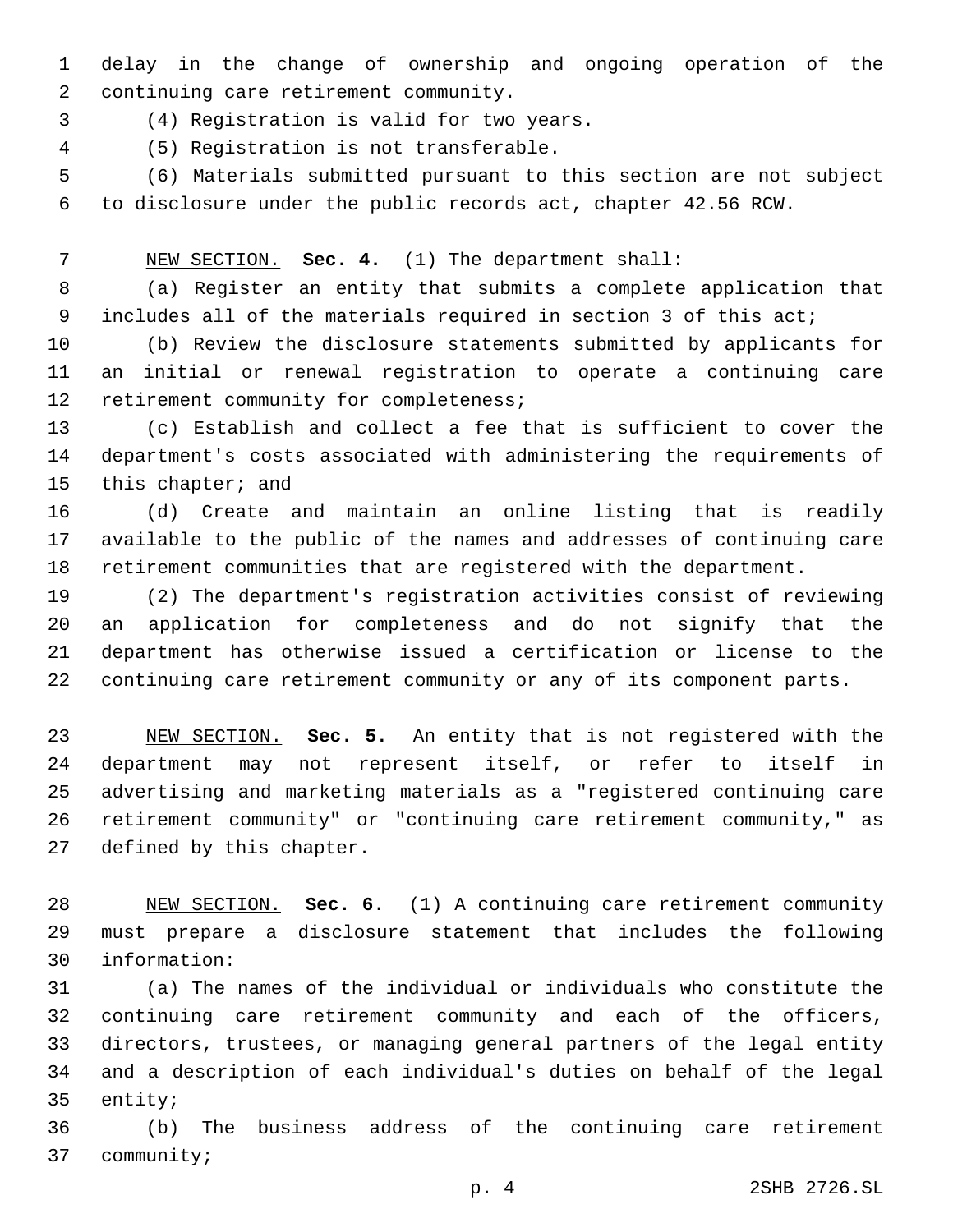(c) The type of ownership, the names of the continuing care retirement community's owner and operator, and the names of any 3 affiliated facilities;

 (d) The names and business addresses of any individual having any more than a ten percent direct or indirect ownership or beneficial interest in the continuing care retirement community, the percentage of the direct or indirect ownership or beneficial interest, and a description of each individual's interest in or occupation with the 9 continuing care retirement community;

 (e) The location and general description of the continuing care 11 retirement community, including:

12 (i) The year the continuing care retirement community opened;

 (ii) The location and number of living units, licensed assisted living facility beds, and nursing beds considered part of the 15 continuing care retirement community;

 (iii) The average annual occupancy rate for the prior three 17 fiscal years for each type of unit or bed; and

 (iv) Any other care facilities owned or operated by the owner of 19 the continuing care retirement community;

 (f) An explanation of the continuing care retirement community's policy regarding placement in off-campus assisted living facilities and nursing homes and the payment responsibilities of the continuing care retirement community and the resident in the event of off-campus 24 placement;

 (g) The number of residents who were placed off-site in the previous three years for assisted living and nursing services due to the lack of available capacity at the continuing care retirement 28 community;

 (h) An explanation of all types of fees charged by the continuing care retirement community, how each type of fee is determined, current ranges for each type of fee, and refund policies for each 32 type of fee;

 (i) Statements describing the continuing care retirement community's policy for notifying residents of fee increases, including the amount of prior notification that is provided;

 (j) Statements describing the continuing care retirement community's policy related to changes in levels of care and any 38 associated fees;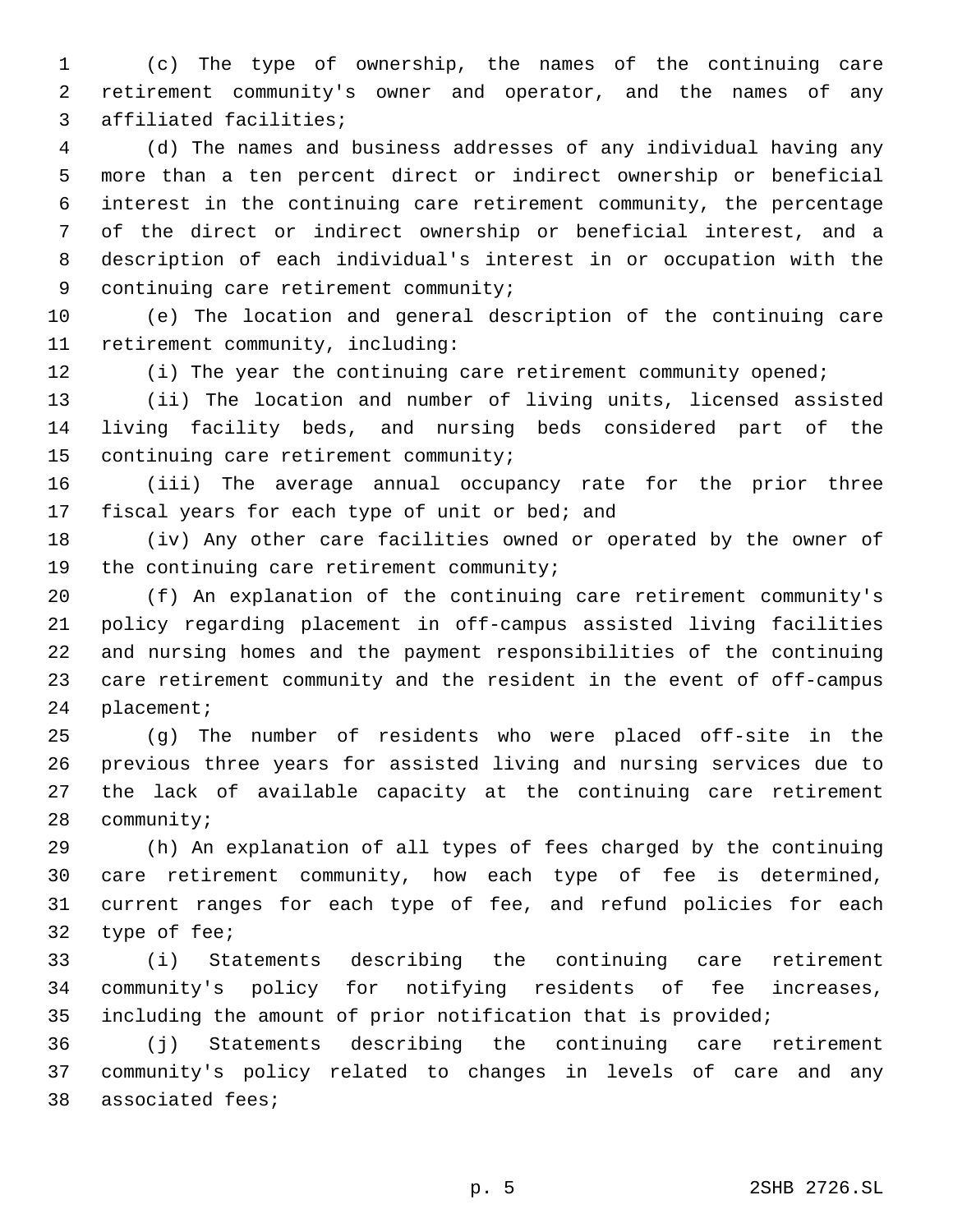(k) Statements describing the continuing care retirement community's policy for the termination of a contract, including the return of any fees or deposits pursuant to the residency agreement;

 (l) A description of services provided or proposed to be provided by the continuing care retirement community under its residency agreements, including:6

 (i) The extent to which care, long-term care, or health-related services are provided. If the services are provided at a facility that is not certified as part of the continuing care retirement community's campus, the disclosure statement must identify the location where the services are provided and any additional fees 12 associated with the services; and

 (ii) The services made available by the continuing care retirement community for an additional charge; and

 (m)(i) The continuing care retirement community's two most recent annual audited financial statements prepared in accordance with generally accepted accounting principles by a certified public accountant. The most recently audited financial statement may not have been prepared more than eighteen months prior to the date that the continuing care retirement community applied for its current 21 registration; or

(ii) If the continuing care retirement community is new and:

 (A) Has obtained financing, but does not have two years of audited financial statements as required under (m)(i) of this subsection, an independent accountant's report opinion letter that has evaluated the financial feasibility of the continuing care 27 retirement community; or

 (B) Has not obtained financing, a summary of the actuarial analysis for the new continuing care retirement community stating that the continuing care retirement community is in satisfactory 31 actuarial balance.

 (2) The disclosure statement must be written in understandable 33 language and a clear format.

 (3) Prior to entering into a residency agreement with, or accepting an entrance fee from, any prospective resident, a continuing care retirement community must deliver to the prospective resident a copy of the disclosure statement most recently submitted 38 to the department.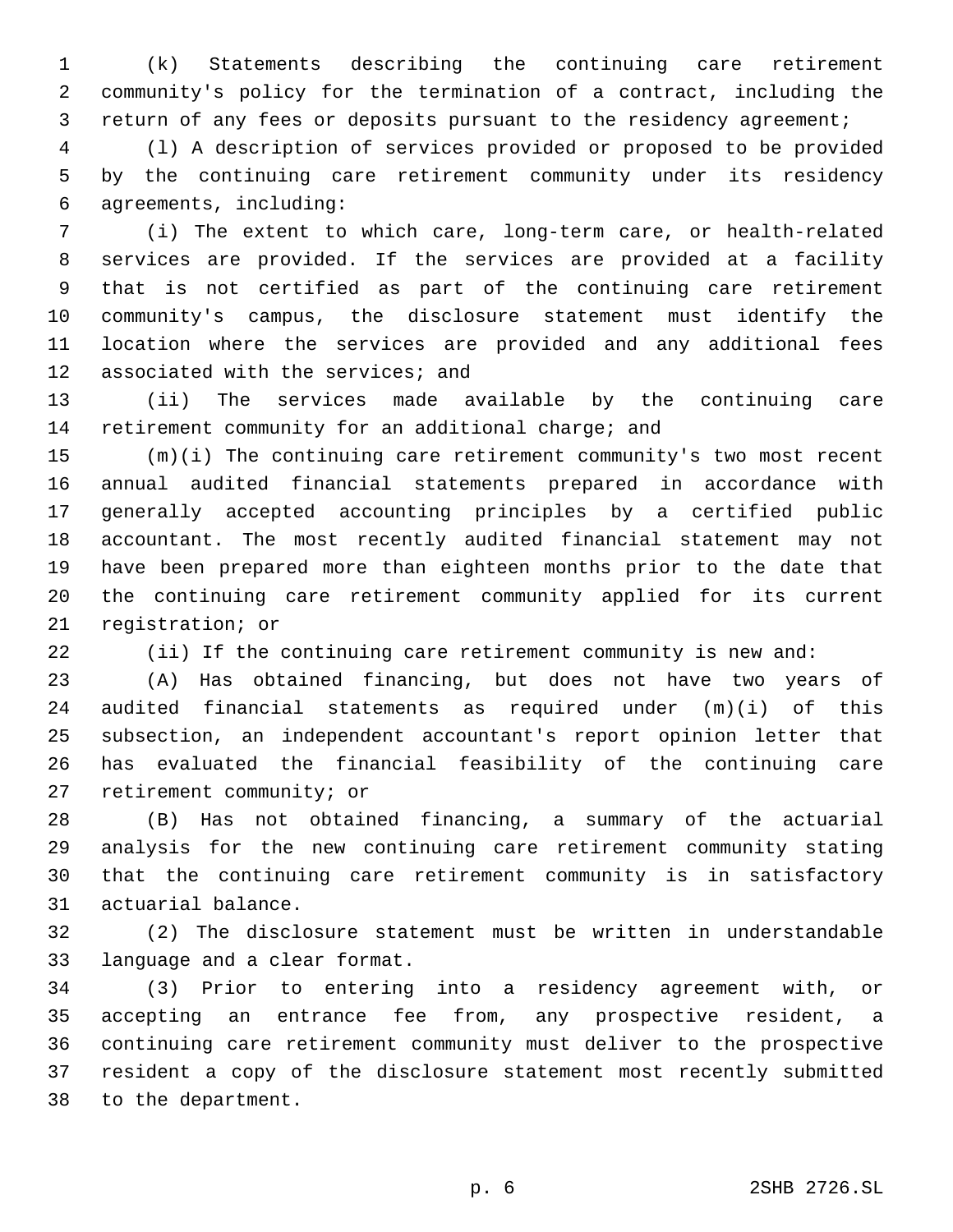NEW SECTION. **Sec. 7.** (1) A prospective resident may visit each of the different care levels of the continuing care retirement community, assisted living facility, and nursing home, and may inspect the most recent inspection reports and findings of complaint investigations related to the assisted living and nursing home components covering a period of not less than two years, as available, prior to signing a residency agreement.

 (2) All residents of a continuing care retirement community in a living unit that is not used exclusively for assisted living or 10 nursing services have the following expectations:

 (a) Transparency regarding the financial stability of the 12 provider operating the facility;

 (b) Timely notifications of developments affecting the facility, including ownership changes of the provider operating the facility, a change in the financial condition of the provider operating the facility, and construction and renovation at the facility. The management of the continuing care retirement community may deem certain information to be confidential if it is of a sensitive nature such that disclosure of the information would materially harm the 20 position of the continuing care retirement community;

(c) Reasonable accommodations for persons with disabilities;

 (d) The opportunity to participate freely in the operation of independent resident organizations and associations;

 (e) The opportunity to seek independent counsel review of all contracts, including residency agreements, prior to executing the 26 residency agreement; and

 (f) The assurance that all requests for donations, contributions, and gifts, when made by residents to the continuing care retirement community, are voluntary and may not be used as a condition of 30 residency.

(3) The continuing care retirement community shall:

 (a) Provide a copy of the expectations specified in this section 33 to each prospective resident prior to signing a residency agreement; 34 and

 (b) Make copies of the expectations specified in this section publicly available in areas accessible to the independent residents and visitors. The copies of the expectations must also state that independent residents have the right, as an affected party, to file a complaint with the attorney general for violations of this chapter that may constitute a violation of the consumer protection act and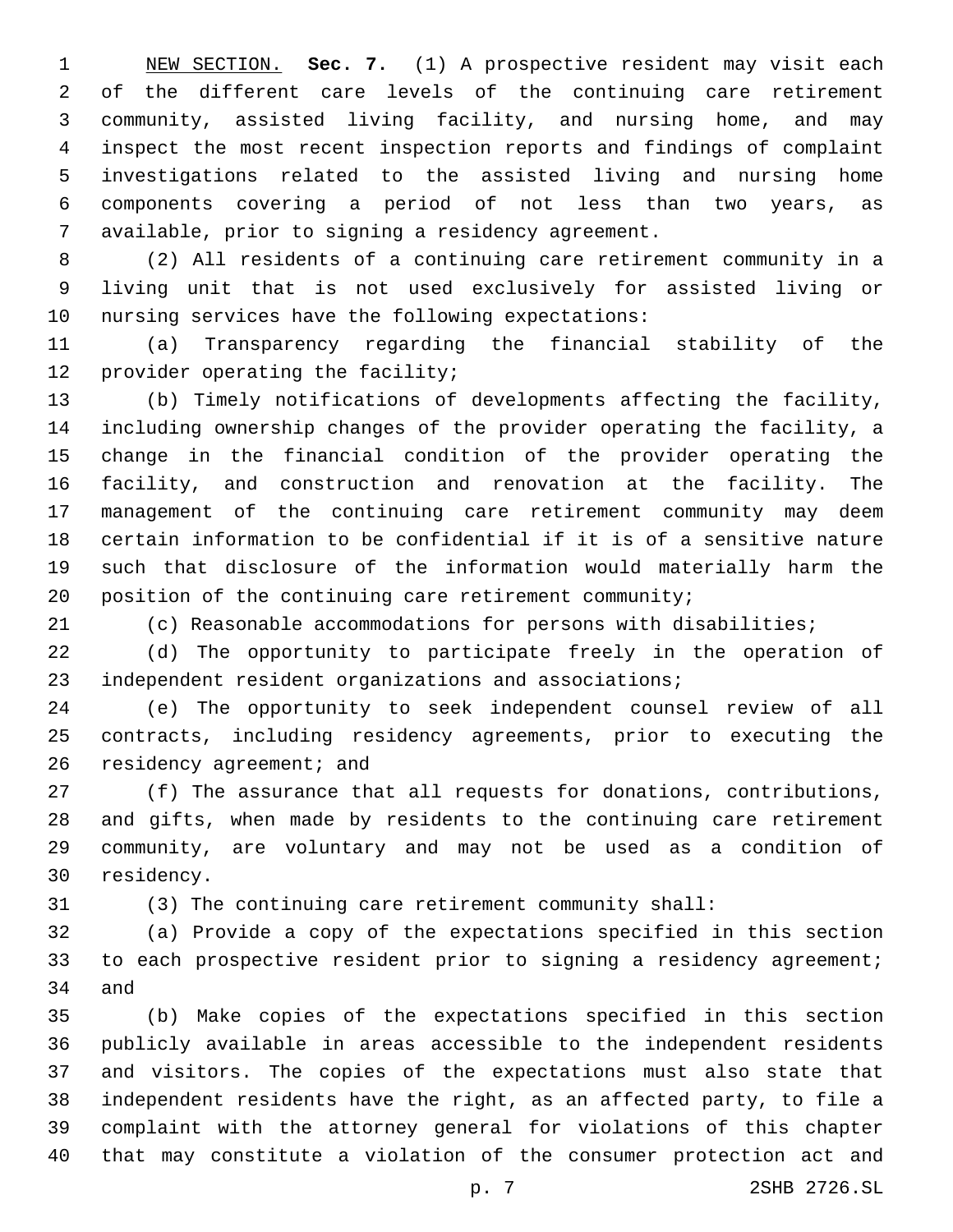contain information explaining how and where a complaint may be 2 filed.

 NEW SECTION. **Sec. 8.** (1) The legislature finds that the violation of the title protection requirements of section 5 of this act, the failure of a continuing care retirement community to register with the department under section 2 of this act, the failure of a continuing care retirement community to comply with the disclosure statement delivery and content requirements under section 6 of this act, and the failure of a continuing care retirement community to comply with the resident expectations established under section 7 of this act are matters vitally affecting the public interest for the purpose of applying the consumer protection act, chapter 19.86 RCW. A violation of the title protection requirements under section 5 of this act, registration requirement under section 2 of this act, the disclosure statement delivery and content requirements under section 6 of this act, and the resident expectations requirements under section 7 of this act are not reasonable in relation to the development and preservation of business and are an unfair or deceptive act in trade or commerce and an unfair method of competition for the purpose of applying the consumer protection act, chapter 19.86 RCW.

 (2) The attorney general shall provide notice to the management of the continuing care retirement community of submitted complaints including the name of the complainant to allow the community to take corrective action. Except for violations of the title protection requirements of section 5 of this act and the failure of a continuing care retirement community to register with the department under section 2 of this act, the attorney general shall limit its application of the consumer protection act in subsection (1) of this section to those cases in which a pattern of complaints, submitted by affected parties, or other activity that, when considered together, demonstrate a pattern of similar conduct that, without enforcement, likely establishes an unfair or deceptive act in trade or commerce 34 and an unfair method of competition.

NEW SECTION. **Sec. 9.** Nothing in this chapter:

 (1) Affects any of the requirements and standards associated with a license to operate an assisted living facility under chapter 18.20 RCW or a nursing home under chapter 18.51 RCW; and